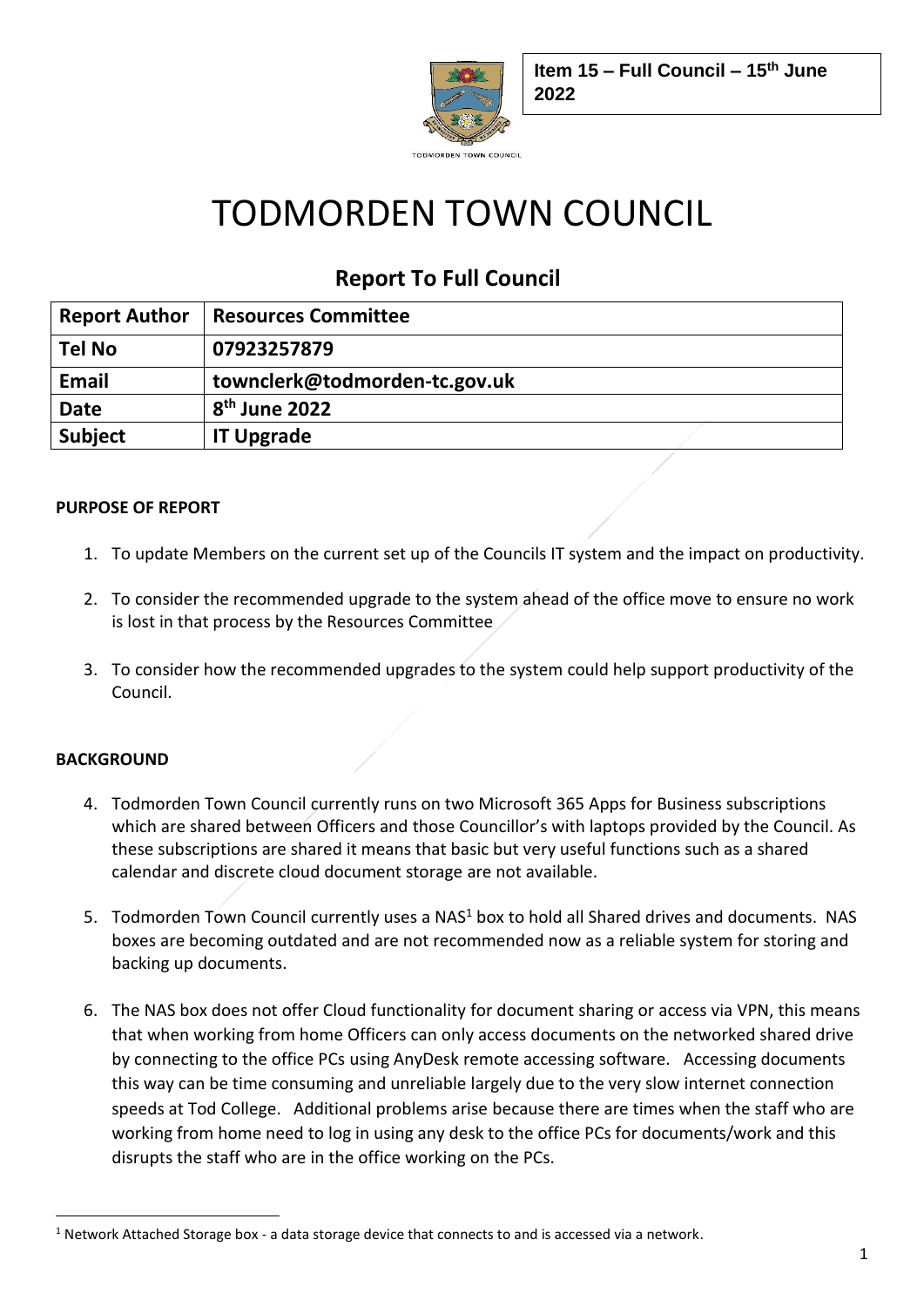- 7. Todmorden Town Council is looking to relocate to Todmorden Town Hall to increase office space and therefore allow all staff to have their own PC and workstation that can all be used at the same time if needed.
- 8. Todmorden Town Council's current email hosting provision is secure but has limited storage space which is frequently at capacity which risks system failure – when at 100% capacity the system stops receiving and sending emails.
- 9. At present, annual costs incurred for IT are £1,734.50 with the additional Officer time for clearing mailboxes and sorting out any IT issues.
- 10. Quotes have been sought from IT providers for the provision of alternative IT systems that remove the problems currently being experienced. The provider which has come out as offering better value for money specialises in IT services for Town and Parish Councils.

# **FINANCIAL**

- 11. Two companies have been asked to quote for the works and the one that has come out most cost effective has an initial cost of £3,637.50 for full cloud based system with individual Miscrosoft subscriptions for all Officers and Councillors. This quote includes full set up and training for staff and Councillors on the cloud- based system.
- 12. Todmorden Town Council has an earmarked reserve of £6,000 for an IT upgrade and this budget would cover the majority costs associated with the proposed new IT system.
- 13. Savings could be made on the need for a Zoom subscription (£119.90 per annum) as all Councillors and staff would have access to Microsoft Teams.
- 14. There is a monthly cost (specification in Appendix 2) of £303.90 totalling £3,646.80 per annum, however it will be only £3,039 for the remaining 10 months of this financial year. If the Council go forward with this upgrade there will be £2,362.65 remaining in the EMR leaving £676.50 of the annual cost which could be covered off by no longer having the costs for Any Desk (£1,194 per annum), the two Microsoft subscriptions (£189.60 per annum), Zoom (see above) and email hosting (£231 per annum)

# **RECOMMENDATION**

- 15. That Full Council accepted the recommendation from the Resources Committee to upgrade the IT Systems and that the EMR for IT upgrade be used to fund this project ahead of the office move.
- 16. That the Town Clerk be authorised to enter into an agreement with the new IT provider and to operationally implement these changes.

# **REASONS FOR RECOMMENDATION**

- 17. To allow the IT system to be upgraded and be more suited to the larger number of services/projects that Town Council are taking on.
- 18. To confirm the transfer of the EMR to cover the initial costs of the project.